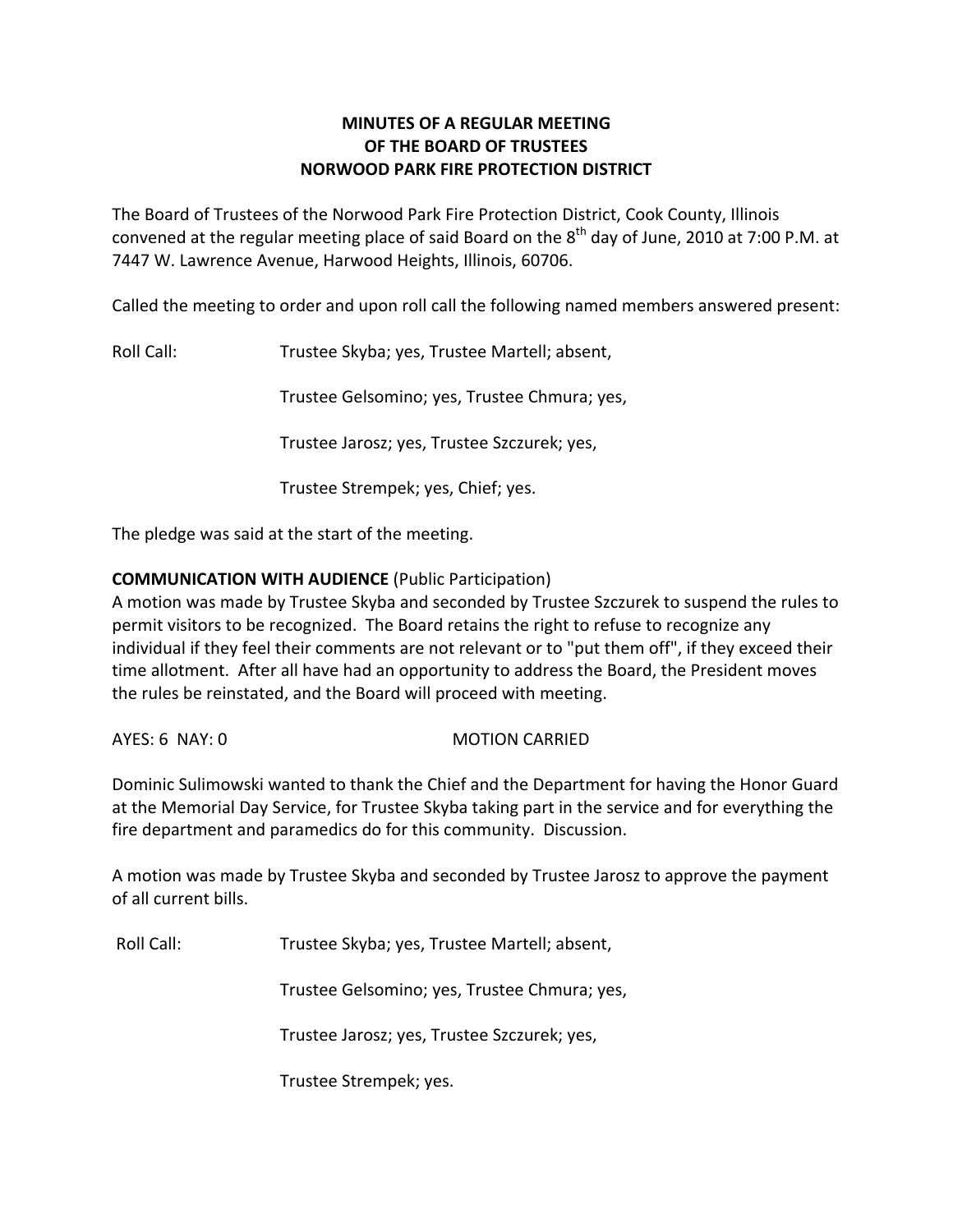#### AYES: 6 NAY: 0 MOTION CARRIED

A motion was made by Trustee Skyba and seconded by Trustee Szczurek to approve the minutes of the Regular meeting held on May 11<sup>th</sup>, 2010.

Roll Call: Trustee Skyba; yes, Trustee Martell; absent,

Trustee Gelsomino; yes, Trustee Chmura; yes,

Trustee Jarosz; yes, Trustee Szczurek; yes,

Trustee Strempek; yes.

AYES: 6 NAY: 0 MOTION CARRIED

### **TREASURER'S REPORT**

# Schedule of Assets (Arising from Cash Transactions) May 31, 2010

### Assets

| Checking and money market accounts (interest rate):      |                    |  |
|----------------------------------------------------------|--------------------|--|
| Plaza Bank checking (0.245%)                             | \$<br>340          |  |
| Plaza Bank money market (0.295%)                         | 895,932            |  |
| Plaza Bank checking- Public Education                    | 573                |  |
| Plaza Bank ambulance billing money market (0.295%)       | 313,658            |  |
| Suburban Bank & Trust                                    | <u>7,801</u>       |  |
| Total checking and money market accounts                 | 1,218,304          |  |
| Certificates of deposit (interest rate and maturity):    |                    |  |
| Plaza Bank (1.40%, 03/02/11)                             | 602,099            |  |
| Parkway Bank and Trust (1.35% 05/10/11)                  | 517,749            |  |
| Plaza Bank (1.60% 01/17/11)                              | 120,069            |  |
| Plaza Bank (1.39% 03/18/11)                              | 407,313            |  |
| Plaza Bank (2.00% 06/23/10)                              | 1,256,385          |  |
| Belmont Bank (4.10% 05/21/11)                            | 444,688            |  |
| Parkway Bank and Trust (1.50% 07/07/11)                  | 349,636            |  |
| Total certificates of deposit                            | 3,697,939          |  |
| Total checking, money market and certificates of deposit | <u>\$4,916,243</u> |  |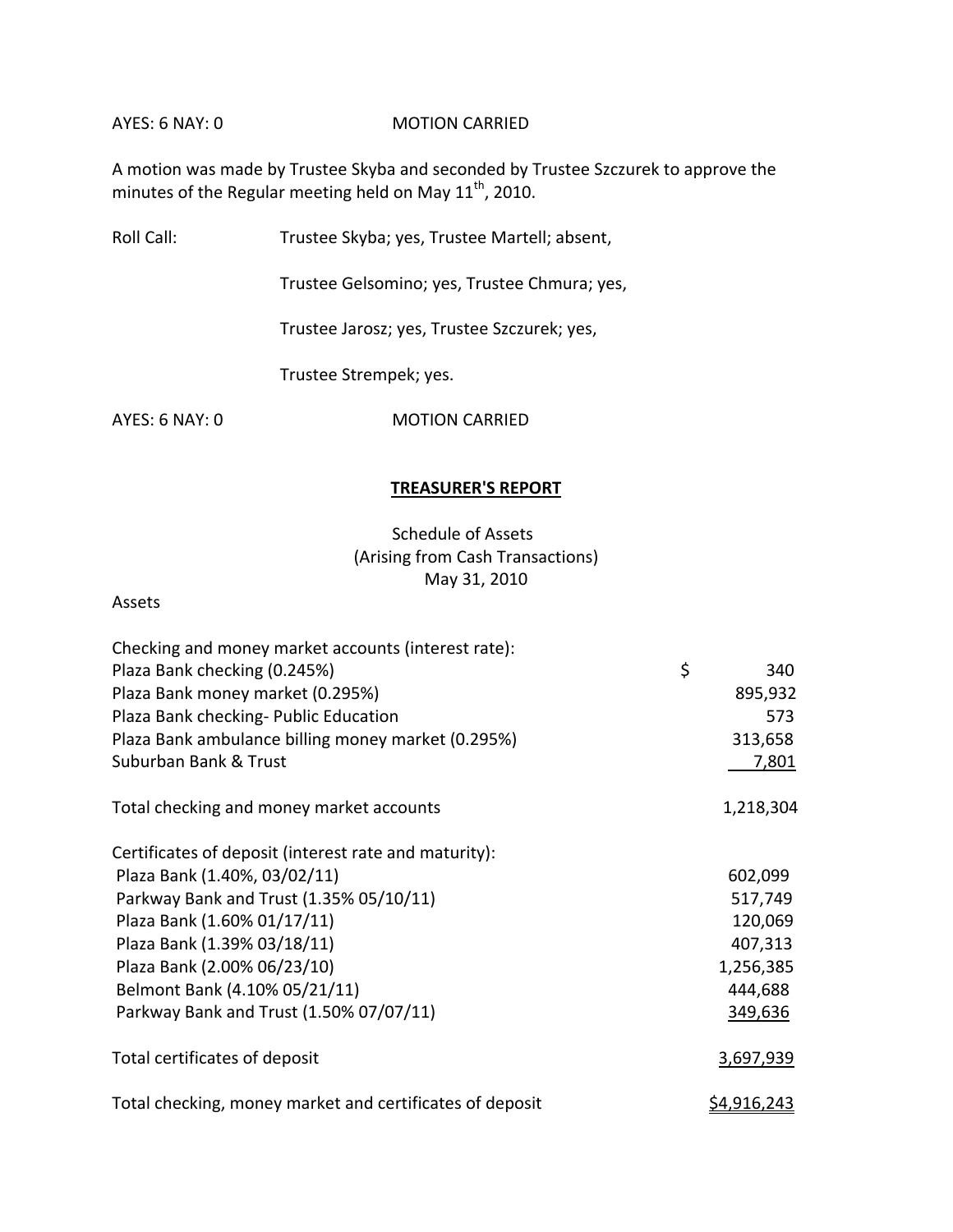Chief stated that the 1.2 million CD is due this month and Trustee Martell is working on it. Discussion on rates and current CD's.

Motion by Trustee Strempek, seconded by Trustee Skyba to approve the Treasurer's report as presented from the Financial Statement for May 2010**.**

Roll Call: Trustee Skyba; yes, Trustee Martell; absent,

Trustee Gelsomino; yes, Trustee Chmura; yes,

Trustee Jarosz; yes, Trustee Szczurek; yes,

Trustee Strempek; yes.

AYES: 6 NAY: 0 MOTION CARRIED

Trustee Martell arrived at 7:10 P.M.

### **Chiefs Report:**

All Trustees received a copy of the alarm report.

All Trustees received a copy of the inspection report along with the list of completed inspections for this month.

Workmen's Compensation update, Commander Carpino is scheduled to be back at the Doctor on June 19<sup>th</sup> and he is not expected to be back anytime soon. Al Nagrocki is scheduled to return to his Doctor on June  $11<sup>th</sup>$  and we are hoping he is able to come back to work.

Next month we should have 8 sets of bunker gear on the agenda. We are waiting on a third quote that should be here in the next couple of weeks. The cost should be around \$1,800 each. We have a \$14,100 grant check from IPRF approved for the purchase of the gear. The idea is to have all new bunker gear for all the Norwood Park personnel over the next 3 years paid for by the IPRF grants.

We are putting a committee together for the purchase of a new ambulance. Chief plans on having it on the agenda for August. It has a 6 to 7 month turnaround. Chief will be in contact with the equipment committee. Discussion.

Three portable radios are on the agenda. We have a grant for \$1,100 from the 911 surcharge program. These will go to the Commanders and we will cycle out 3 older radios that do not have narrow band frequencies.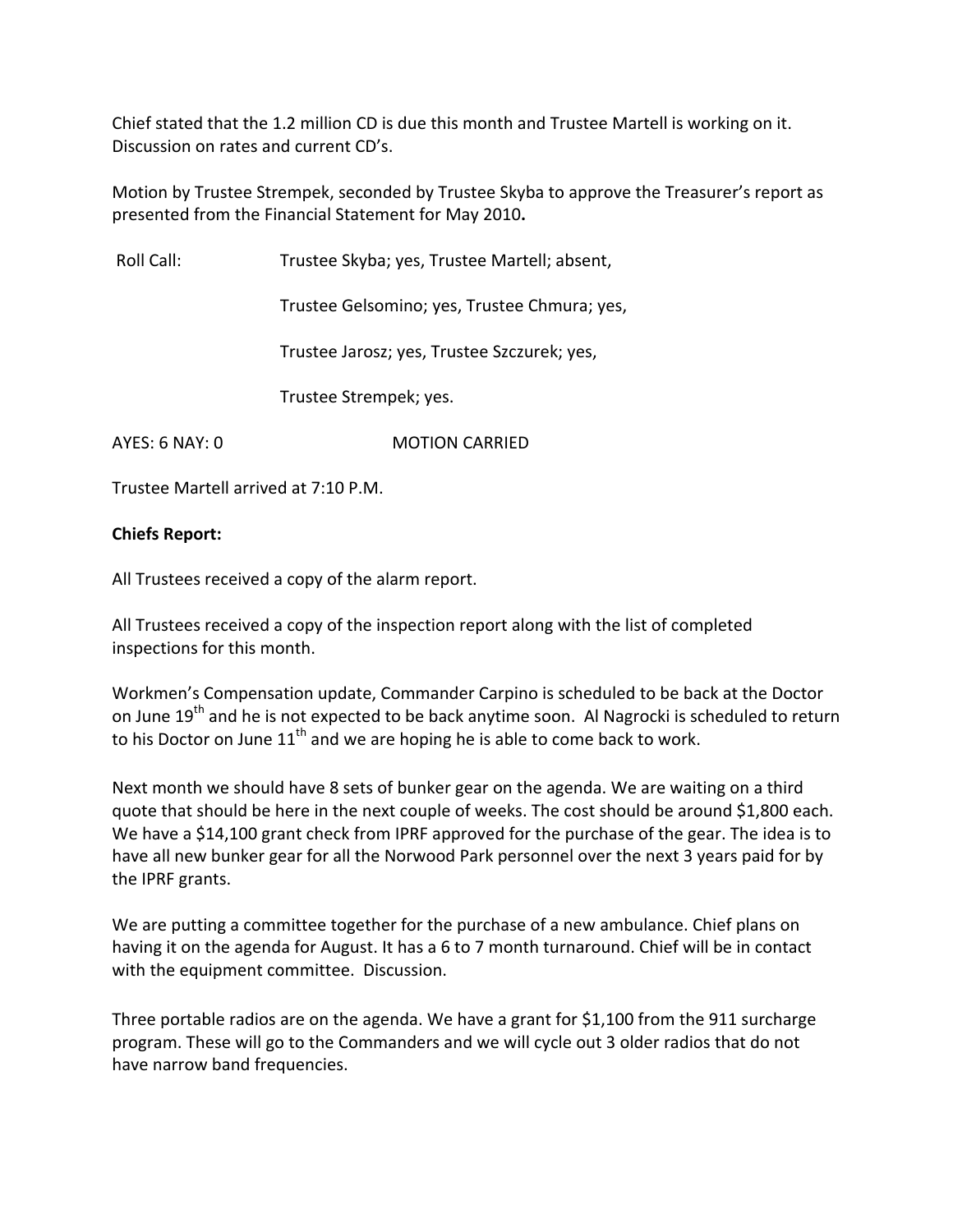I will be out of town from July 7<sup>th</sup> through July 23<sup>rd</sup>. I will return to work on July 26<sup>th</sup>. Contact Deputy Chief Kovalcik for anything you need. I can be reached on my wife's cell phone for any emergencies.

Commissioner Jerry Kolaski reported on the Commissioners meeting, they discussed the next test that will start next year and they plan on using the company we used last year. They will work on dates at their December meeting for the next exam.

We have some closed bids for the expedition. We advertised it on Craig's list and displayed it in front of the station for the past two weeks. We had quite a few people inquiring. There is a motion on the agenda to approve the sale.

Opening of the 5 closed bids for the 2000 Ford Expedition.

- 1) \$7,675.00
- 2) \$6,855.00
- 3) \$6,400.00
- 4) \$6,250.00
- 5) \$6,179.01

Trustee Skyba asked the Chief if there are "green ambulances". Chief stated that it is a state purchase we are going with, but he will ask.

A motion was made by Trustee Jarosz and seconded by Trustee Skyba to accept the Chiefs report as presented for May 2010.

AYES: 7 NAY: 0 MOTION CARRIED

### **Presidents Report:**

Nothing to report at this time.

### **Committee Reports:**

Finance Committee‐Chairman Trustee Chmura stated that the Chief and him worked on the Tentative Budget that is on the agenda.

Building and Equipment Committee‐ Chairman Trustee Gelsomino stated that he is just waiting to move forward with the ambulance.

Technology and PR Media Committee‐ Chairman Trustee Strempek stated that the new copier machine is in and the Chief and office staff is very happy with it. Discussion on the old copy machine and what is being done with it. Trustee Strempek stated that the Village of Norridge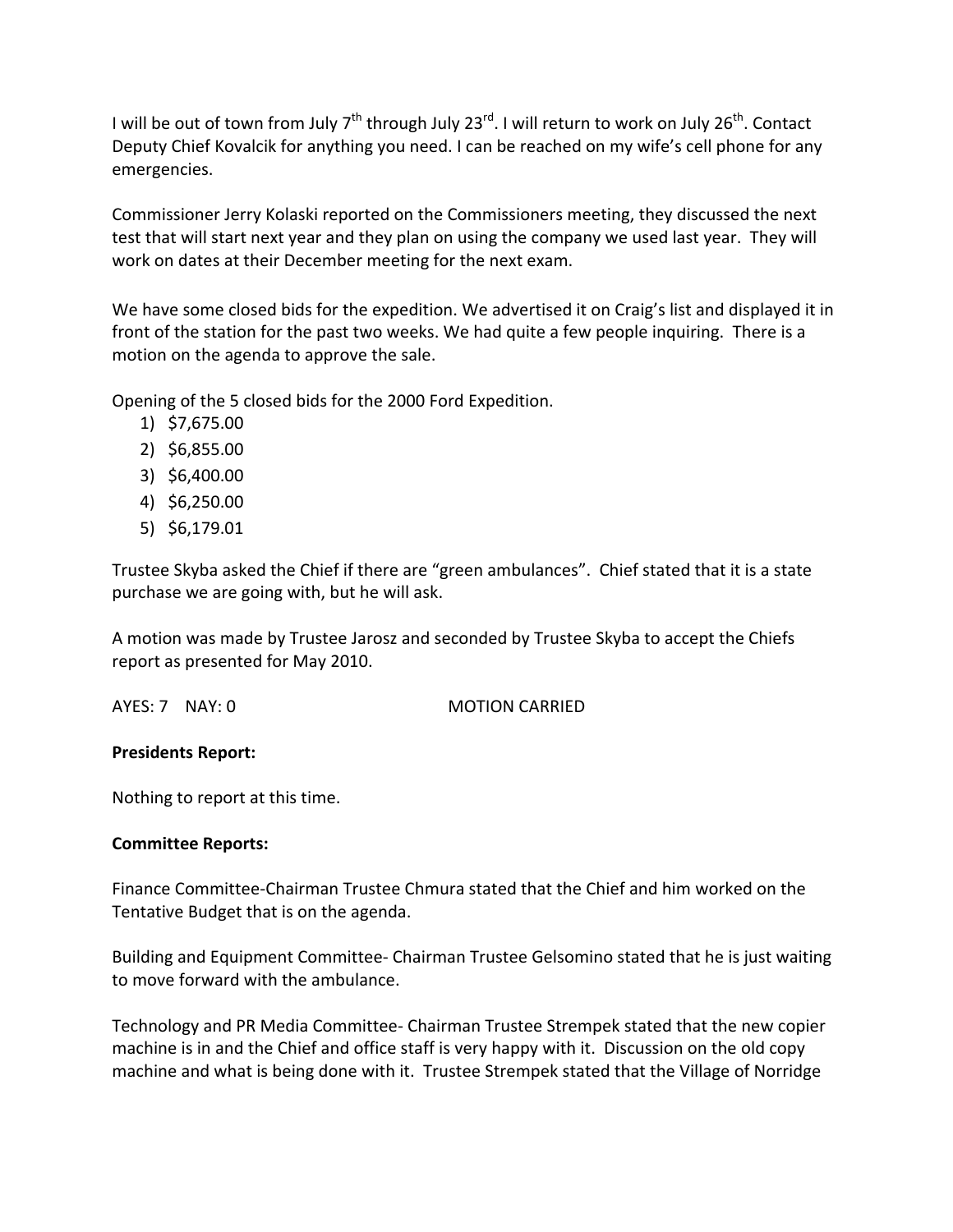has trademarked their logo for the village and that maybe this is something that we should look into. Discussion.

Policy Committee‐ Chairman Trustee Skyba discussed the shirt he is looking into. Trustee Skyba is looking into a frivolous FOI policy. Deputy Chief Kovalcik is the FOI Officer and Trustee Chmura would like him to contact the Deputy regarding this. Trustee Skyba asked about the change from Marathon to BP gas and if we are using local stations. Discussion. Chief stated that we are using local stations for convenience. Trustee Chmura stated that we cannot blame the local gas stations for what is going on in the Gulf. Discussion.

Pension Fund- Trustee Martell apologized for being late. He wanted to comment about the financial report. Discussion on when the next tax bill will be out. The 1.2 million will be most likely renewed at 1.4% from Plaza Bank. Trustee Martell stated that there is a meeting in July. They just received the Actuary from the Department of Insurance after the tentative budget was prepared. They have things that are going to need to be discussed at the upcoming meeting.

# **Old Business:**

None.

### **New Business**:

Motion by Trustee Szczurek and seconded by Trustee Skyba to approve Ordinance #10‐1, the Norwood Park Fire Protection District Tentative Budget and Appropriation for fiscal year 2010‐ 2011.

Roll Call: Trustee Skyba; yes, Trustee Martell; yes,

Trustee Gelsomino; yes, Trustee Chmura; yes,

Trustee Jarosz; yes, Trustee Szczurek; yes,

Trustee Strempek; yes.

AYES: 7 NAY: 0 **MOTION CARRIED**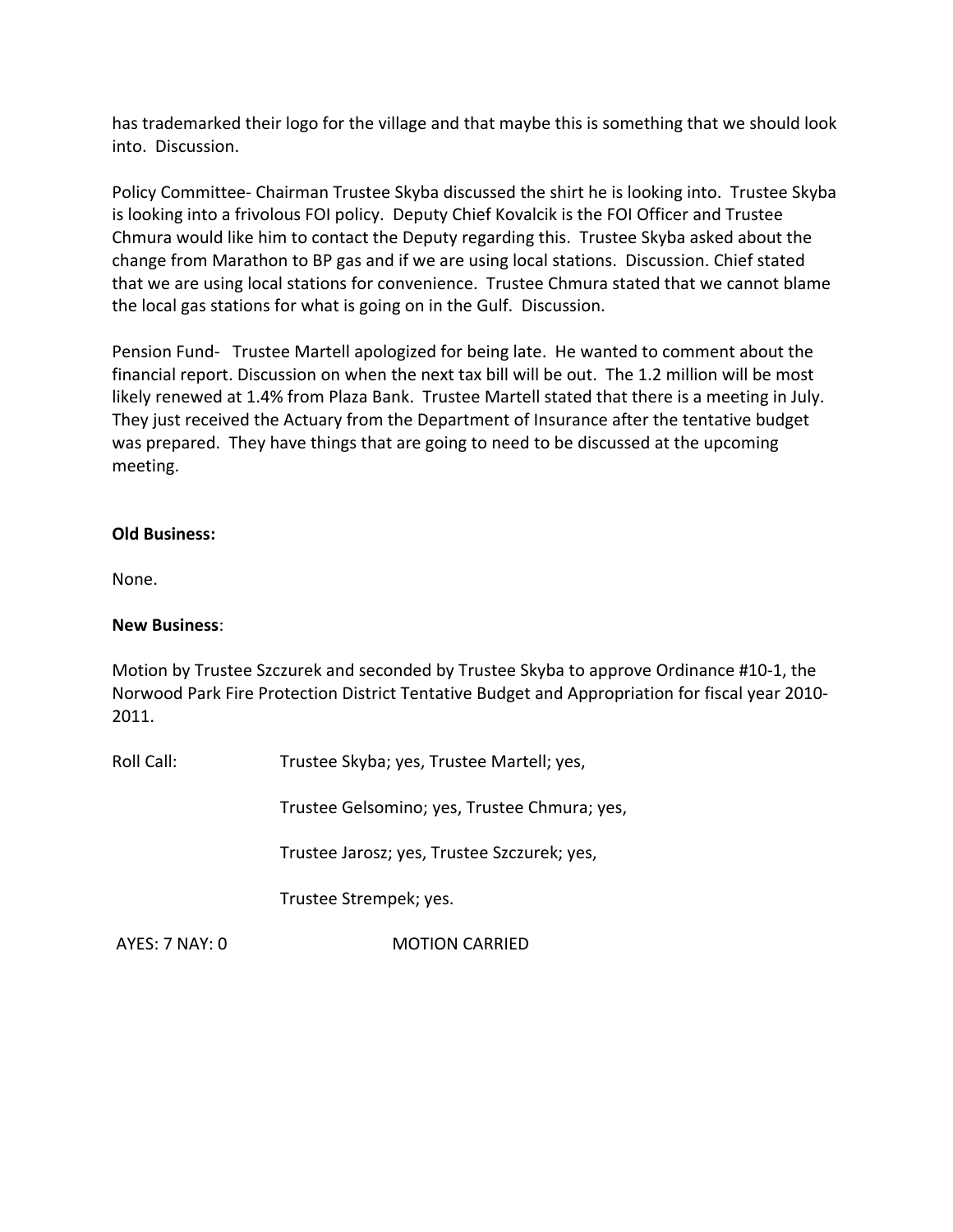Motion by Trustee Martell and seconded by Trustee Jarosz to approve Resolution #10‐3, A Resolution for payment of Prevailing Wage.

| Roll Call:     | Trustee Skyba; yes, Trustee Martell; yes,                                                                                                                   |
|----------------|-------------------------------------------------------------------------------------------------------------------------------------------------------------|
|                | Trustee Gelsomino; yes, Trustee Chmura; yes,                                                                                                                |
|                | Trustee Jarosz; yes, Trustee Szczurek; yes,                                                                                                                 |
|                | Trustee Strempek; yes.                                                                                                                                      |
| AYES: 7 NAY: 0 | <b>MOTION CARRIED</b>                                                                                                                                       |
|                | Motion by Trustee Martell and seconded by Trustee Skyba to accept the amended audit for the<br>2009 fiscal year as presented by Frank J. Baker and Company. |
| Roll Call:     | Trustee Skyba; yes, Trustee Martell; yes,                                                                                                                   |
|                | Trustee Gelsomino; yes, Trustee Chmura; yes,                                                                                                                |
|                | Trustee Jarosz; yes, Trustee Szczurek; yes,                                                                                                                 |
|                | Trustee Strempek; yes.                                                                                                                                      |

AYES: 7 NAY: 0 **MOTION CARRIED** 

Motion by Trustee Martell and seconded by Trustee Strempek to accept the Audit proposal from Frank J. Baker for the fiscal year ending June 30, 2010 at a cost not to exceed \$20,550.00.

Question on the motion from Trustee Martell. Trustee Martell asked if this amount includes the Pension fund. Trustee Chmura stated that it does until they hear otherwise from the Pension fund on how they want to handle it. Discussion.

Roll Call: Trustee Skyba; yes, Trustee Martell; yes,

Trustee Gelsomino; yes, Trustee Chmura; yes,

Trustee Jarosz; yes, Trustee Szczurek; yes,

Trustee Strempek; yes.

AYES: 7 NAY: 0 **MOTION CARRIED**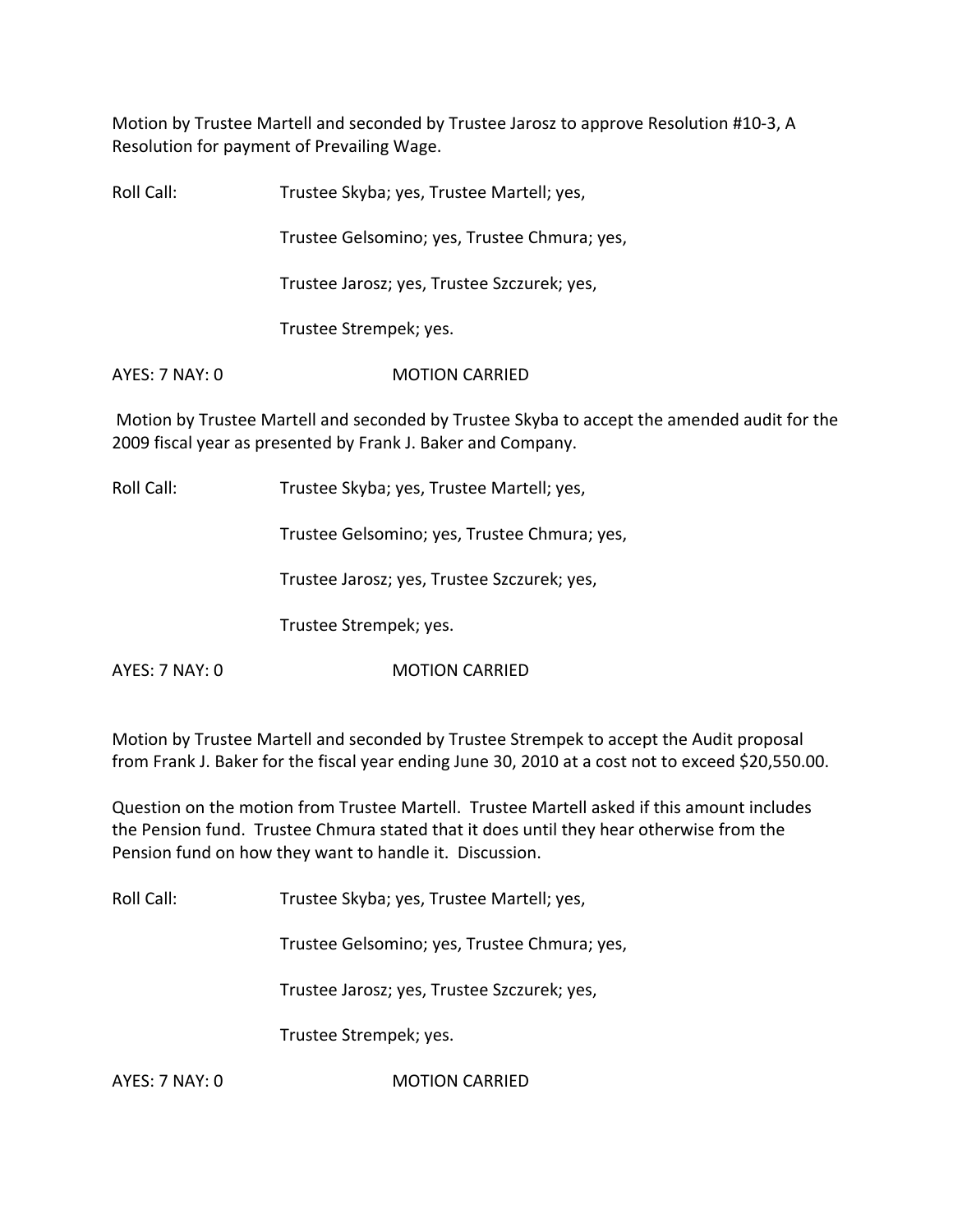Motion by Trustee Gelsomino and seconded by Trustee Strempek to approve Felber's Tuckpointing Company to repair the limestone cill joints on the original building at a cost of \$4,800.00.

Roll Call: Trustee Skyba; yes, Trustee Martell; yes,

Trustee Gelsomino; yes, Trustee Chmura; yes,

Trustee Jarosz; yes, Trustee Szczurek; yes,

Trustee Strempek; yes.

AYES: 7 NAY: 0 **MOTION CARRIED** Motion by Trustee Jarosz and seconded by Trustee Gelsomino to approve the payment to Foster Coach for \$3,275 to repair the electrolysis (rust) on ambulance #112.

Roll Call: Trustee Skyba; yes, Trustee Martell; yes,

Trustee Gelsomino; yes, Trustee Chmura; yes,

Trustee Jarosz; yes, Trustee Szczurek; yes,

Trustee Strempek; yes.

AYES: 7 NAY: 0 **MOTION CARRIED** 

Motion by Trustee Gelsomino and seconded by Trustee Martell to purchase three (3) Kenwood TK‐290 Portable radios at a cost of \$2,251.23 of which \$1,200.60 will be paid for by the 911 Surcharge Reallocation Program from the Cook County Treasurer, leaving a remaining balance of \$1,050.63.

Trustee Martell discussed the 911 surcharge. Discussion on the radios being replaced.

Roll Call: Trustee Skyba; yes, Trustee Martell; yes,

Trustee Gelsomino; yes, Trustee Chmura; yes,

Trustee Jarosz; yes, Trustee Szczurek; yes,

Trustee Strempek; yes.

AYES: 7 NAY: 0 **MOTION CARRIED**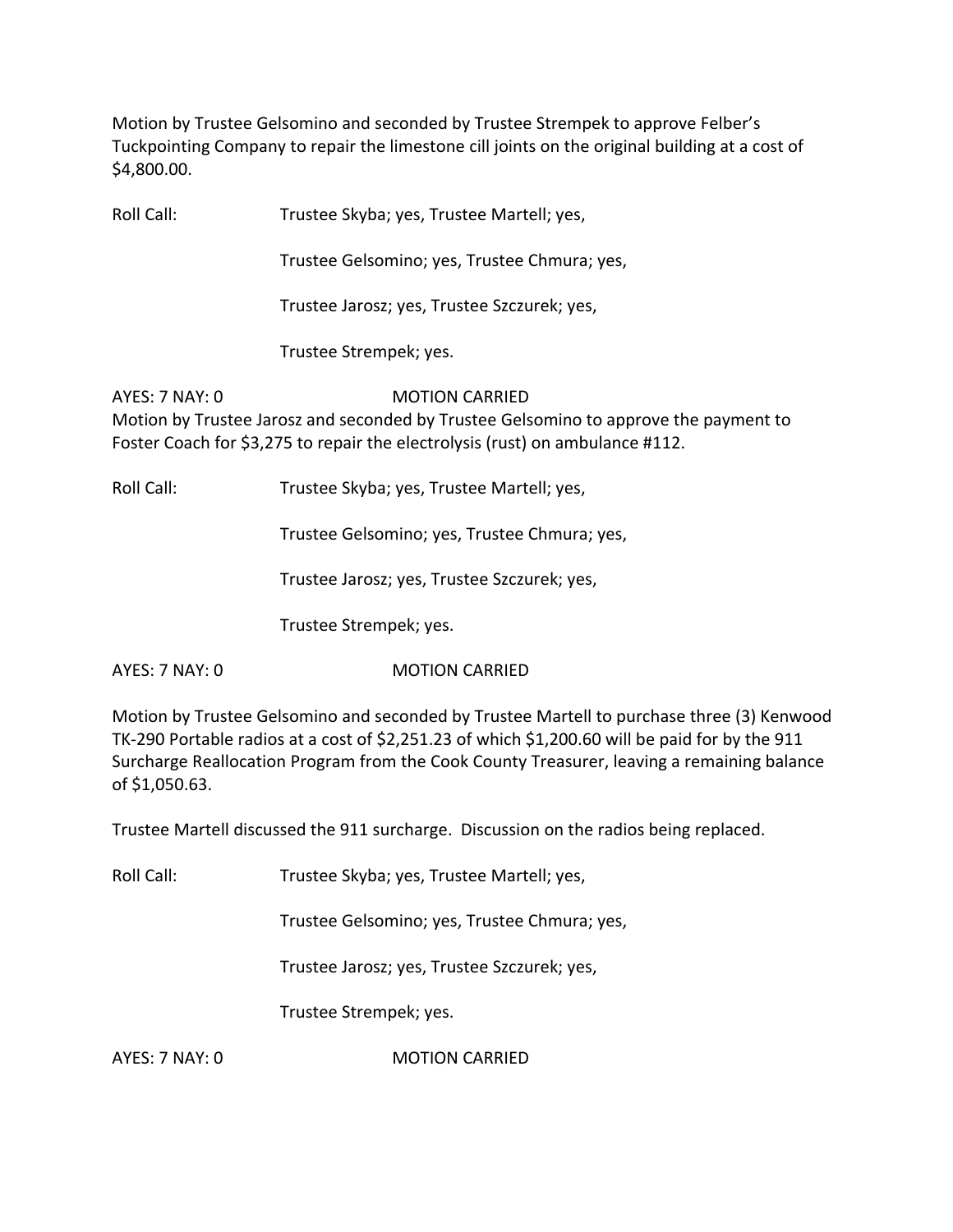Motion by Trustee Martell and seconded by Trustee Skyba to approve the payout of sick time buyback to the following: John Kovalcik‐ 484 hours \$15,037.88

Trustee Martell stated that it was reviewed by himself and Paul Smit.

Roll Call: Trustee Skyba; yes, Trustee Martell; yes,

Trustee Gelsomino; yes, Trustee Chmura; yes,

Trustee Jarosz; yes, Trustee Szczurek; yes,

Trustee Strempek; yes.

AYES: 7 NAY: 0 MOTION CARRIED

Motion by Trustee Skyba and seconded by Trustee Martell to approve the sale of the 2000 Expedition to Alex Fortin at a cost of \$7,675.00. If for some reason they are unable to complete the transaction, the Chief can move to the next highest bid. If bids are equal, they will be put into a lottery.

| Roll Call: | Trustee Skyba; yes, Trustee Martell; yes, |
|------------|-------------------------------------------|
|            |                                           |

Trustee Gelsomino; yes, Trustee Chmura; yes,

Trustee Jarosz; yes, Trustee Szczurek; yes,

Trustee Strempek; yes.

AYES: 7 NAY: 0 MOTION CARRIED

Motion by Trustee Skyba and seconded by Trustee Gelsomino to go into Closed Session to discuss personnel, Legal Counsel, possible litigation and to approve the Closed Session Minutes from May  $11^{\text{th}}$ , 2010.

Roll Call: Trustee Skyba; yes, Trustee Martell; yes,

Trustee Gelsomino; yes, Trustee Chmura; yes,

Trustee Jarosz; yes, Trustee Szczurek; yes,

Trustee Strempek; yes.